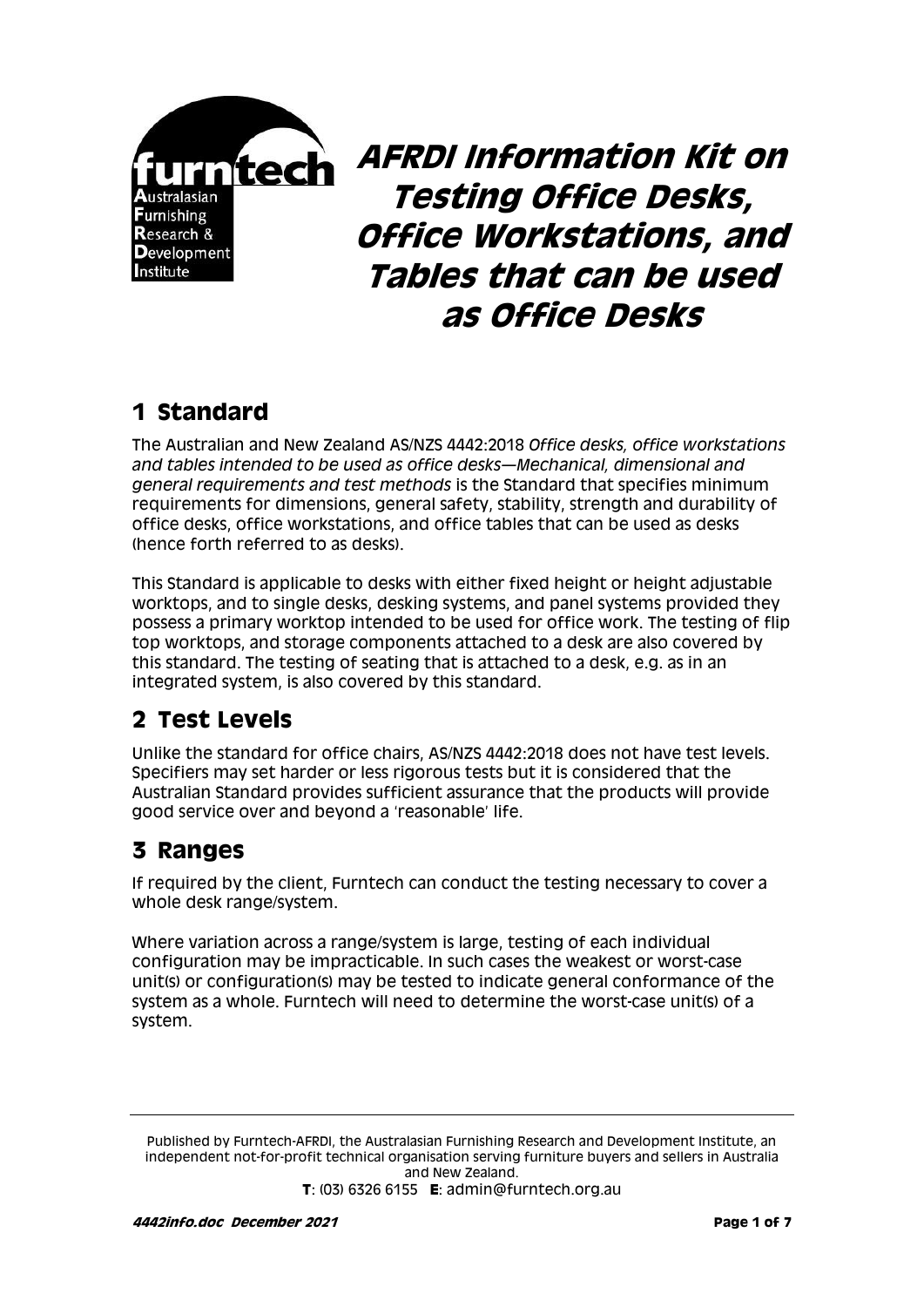### **4 Product categories**

There are 5 major product categories:

- Fixed height sitting desks
- Fixed height standing desks
- Height adjustable sitting desks
- Height adjustable standing desks
- Sit-to-stand desks

Products will be certified to reflect the category that AFRDI deems best describes them.

### **5 Certification requirements**

All certified product will need to be approved–**at minimum**–for *general safety, strength and durability* and *stability.*

On top of that there are three hierarchical categories of *dimensional* 'approval'.

- 1. Dimensional compliance.
- 2. Minor dimensional variation.
- 3. Dimensional non-compliance.

Overall when combining all requirements i.e. *general safety, strength and durability, stability* and *dimensions,* qualitatively there are three levels of certification, from top to bottom:

- 1. General safety, strength and durability, stability, and dimensional compliance.
- 2. General safety, strength and durability, and stability compliance, and minor dimensional variation.
- 3. General safety, strength and durability, and stability compliance, and dimensional non-compliance.

**NB** Fixed height standing desks cannot achieve dimensional compliance as they are categorically excluded from this status by the standard i.e. they are not considered to be able to be set at a height suitable to cover a sufficient range of statures to be considered ergonomic (in a population sense). However, they may be suitable for an individual or individuals with a narrow range of heights and therefore can be certified, but only as dimensionally non-compliant.

Minor dimensional variation applies in cases where an otherwise well designed safe, strong, durable, and stable product does not quite achieve dimensional compliance, but does so in such a way that in the great majority of circumstances it would be of little significance.

Published by Furntech-AFRDI, the Australasian Furnishing Research and Development Institute, an independent not-for-profit technical organisation serving furniture buyers and sellers in Australia and New Zealand.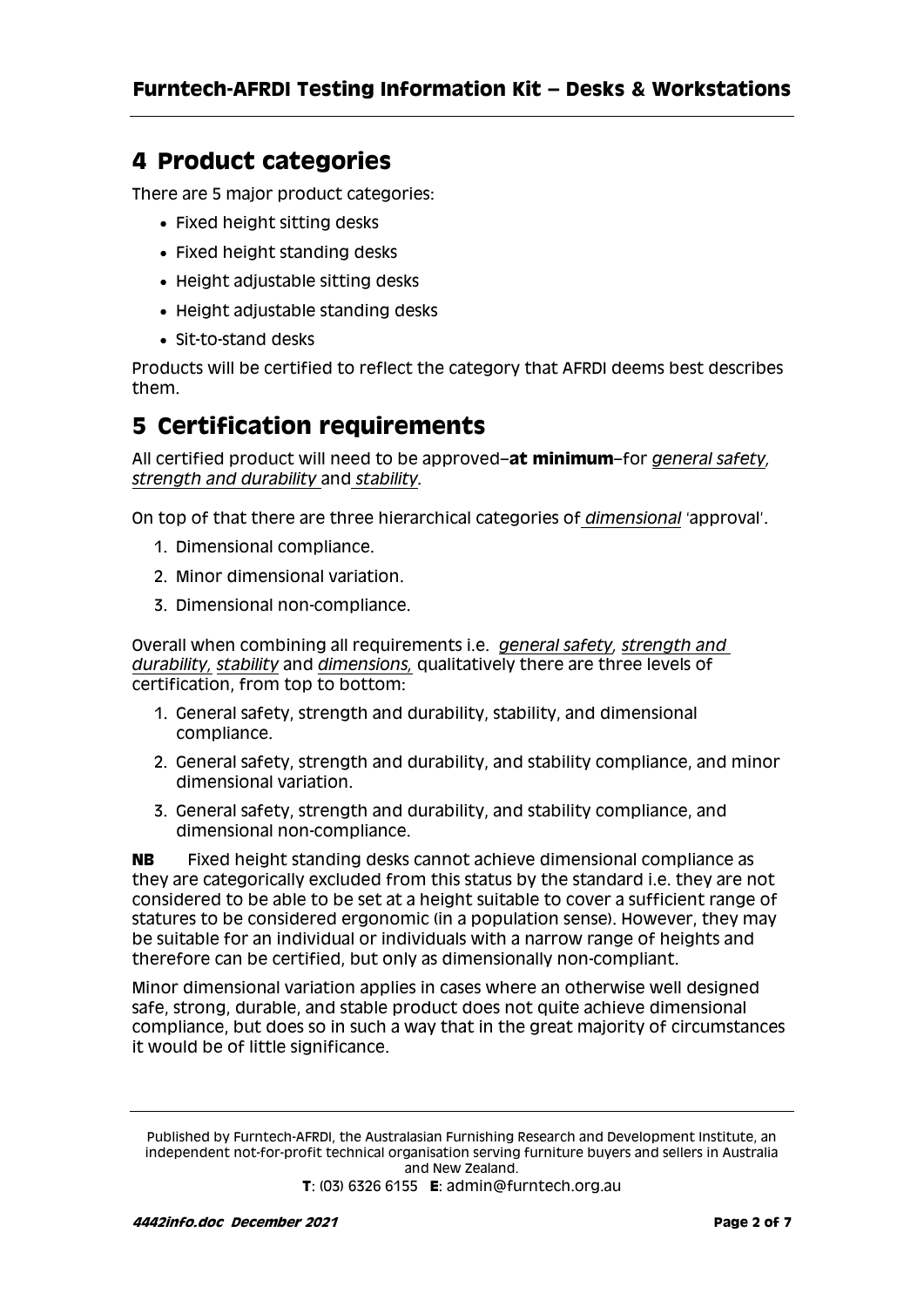Dimensionally non-compliant may mean a number of things but does not necessarily mean a product is not ergonomic in terms of its design intent. For example, a desk may be designed specifically for very tall or very short people and be perfectly appropriate for those segments of the population, but be outside the height ranges specified in the standard. The reason it would be certified as dimensionally non-compliant is simply that to achieve compliance–in terms of the standard–a product must be suitable for a wide range of the population of potential users (nominally from the 5 %-ile to the 95 %-ile).

Another reason for dimensional non-compliance may be that the product is a fixed height standing desk. Again, it may be perfectly suitable for a specific user, or a narrow range of users, but would not be considered suitable for the general population. However, if, in an office environment, a number of fixed height standing desks were available at a range of different heights, the problem of dealing with a large range of users with different statures would be effectively solved.

Dimensional non-compliance may also simply be the result of consumer demand. If buyers want to match existing product, or like a particular style of nonconforming desk, so long as they are happy and understand what they're buying there's no problem.

Another point to consider is that a desk that does actually meet the dimensional requirements of the standard may not, in all circumstances, be an appropriate ergonomic solution e.g. it may not be suitable for people who are either extremely tall or short. Further, a particular type of desk may not be appropriate as the sole 'working surface'. Take, for example, a height adjustable standing desk. If this was the only desk available, although it would be able to be set at different heights for people of different statures–which is obviously good–not being able to sit down at all for long periods of work is not ideal. However, this problem may be overcome with the provision of an appropriate height adjustable seat, which serves to illustrate the point that ergonomic solutions require some amount of thought and are not just about simple compliance.

# **6 Confidentiality**

Testing conducted at Furntech is absolutely confidential. The Institute's procedures prohibit the disclosure of the fact that an item is being tested and the results of any such testing without the express permission in writing of the person who signed the Testing Request form.

To assist us to preserve the confidentiality of other customers, we require three working days notice of an intended visit to the Institute's laboratory.

# **7 Costs**

The cost of testing to AS/NZS 4442:2018 depends on the nature of the product and the degree of variation in a range.

Published by Furntech-AFRDI, the Australasian Furnishing Research and Development Institute, an independent not-for-profit technical organisation serving furniture buyers and sellers in Australia and New Zealand.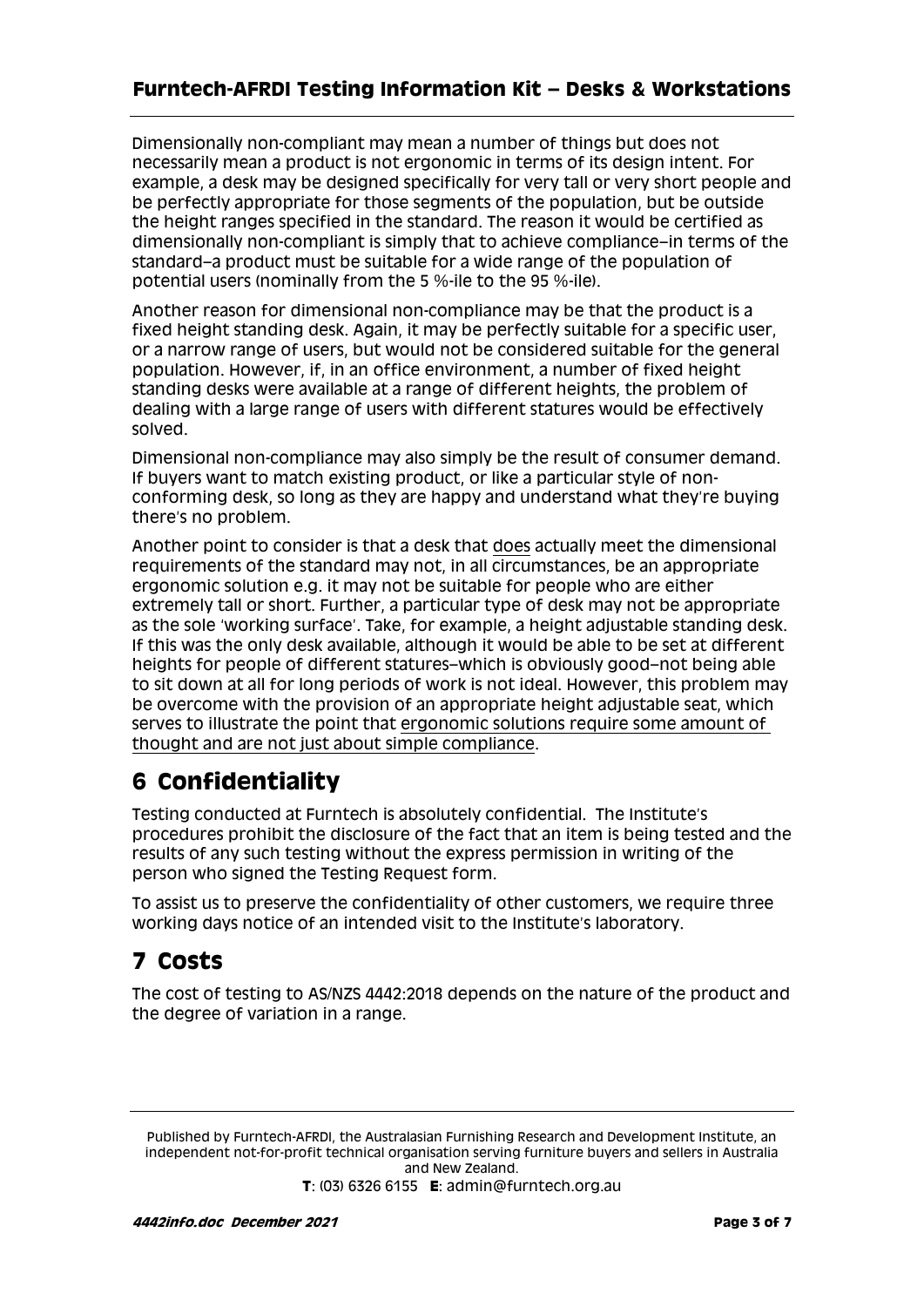To enable Furntech to calculate the testing cost a company will need to provide Furntech with technical detail of the product, including the extent of the range to be covered, e.g. sales brochures can have sufficient detail to enable quoting.

While every effort is made to keep to the quoted figure, if on receipt of the test sample it is found that the product differs to that which the quotation was based then it may be necessary to revise the quoted amount either up or down.

Typically the quotation will include the cost of product certification under the AFRDI Blue Tick Program for a period of three years and freight between the closest Furntech depot and our laboratory.

If tests have to be repeated due to failure, a further charge will be made for reassembling the sample and repeating the tests, and for freight if our freight system is used to deliver replacement samples and/or parts.

Prices are subject to 10% GST.

#### **NOTES:**

#### **Member Discounts**

Furntech members receive discounts on testing and research fees. Information on Furntech membership is available from the Institute and our [website.](http://www.furntech.org.au/pdf/Corporate/MembershipInformation/Membform.pdf?&MMN_position=13:13)

#### **Worktops**

All desk test samples must have worktops included otherwise testing can not commence.

#### **Electric desks**

Electrical safety and electrical compliance with regulations is not covered by the scope of AS/NZS 4442:2018, nor AFRDI certification.

#### **Formaldehyde**

One of the general safety requirements included in the new standard is that panel products made from reconstituted wood (e.g. MDF, particle board, compact laminate and similar) must be E1 equivalent (or better).

### **8 Payment**

Furntech policy is that **PAYMENT MUST BE MADE BEFORE TESTING COMMENCES**. After receiving a quote please phone 03 6326 6155 to request an invoice to facilitate payment. Facilities are available for payment by Visa and MasterCard.

In the event that this product fails the assessment or the assessment is terminated at the owner's request, a credit towards future charges, available for a period of 3 years from the date of engagement, will be issued for the unused portion of the assessment fee.

Published by Furntech-AFRDI, the Australasian Furnishing Research and Development Institute, an independent not-for-profit technical organisation serving furniture buyers and sellers in Australia and New Zealand.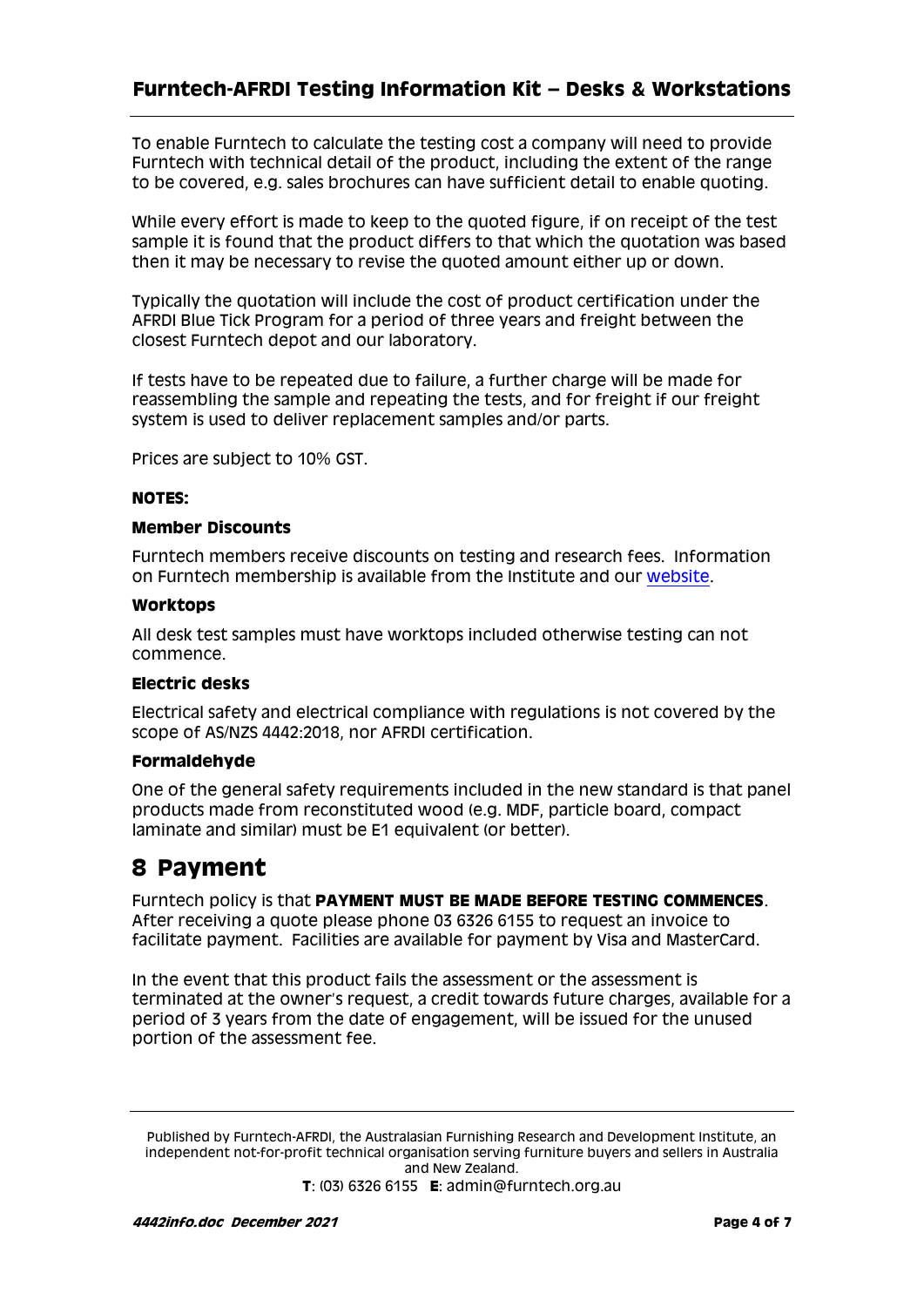## **9 Freight**

Refer to the Institute's [Information Kit on Freight to Furntech-AFRDI.](http://furntech.org.au/pdf/index.php?dir=Corporate/&file=FreightInfo.pdf) Distribution of this Kit in hardcopy form will include the freight-related information as a supplementary sheet.

## **10 Timing**

Freight normally takes between 7 and 14 days. The time required for testing will depend on availability of equipment, but would typically be between three to four weeks.

When the sample, the Testing Request form and payment are all received, the item will be placed on the testing schedule and an estimated completion date supplied.

## **11 AFRDI Blue Tick Certification**

AFRDI Blue Tick certification is open to suppliers whose products meet the required standard. The concept is that for Furntech to endorse a product, the Institute needs to have an on-going contractual relationship with the supplier that ensures purchasers can rely on certificates of endorsement. Monitoring may involve random audits and the investigation of complaints arising from the sale of endorsed products.

Under the AFRDI Blue Tick product certification program, suppliers agree to

- maintain quality of production to at least that of the sample tested;
- advise of changes in the product including changes in materials, components and means and place of manufacture **prior** to these changes taking place;
- not use (nor permit its agents to use) the logo to promote goods which are not covered by the agreement or to misrepresent the nature of Furntech's endorsement;
- keep and make available a register of complaints arising from the sale of goods covered by the agreement;
- submit goods for retesting every three years, or as necessary when standards change;
- agree to random checks of the quality of products covered by the agreement;
- maintain an adequate product liability insurance cover; and
- pay a monitoring fee the monitoring fee is included in the certification charge.

In return, Furntech agrees to:

Published by Furntech-AFRDI, the Australasian Furnishing Research and Development Institute, an independent not-for-profit technical organisation serving furniture buyers and sellers in Australia and New Zealand.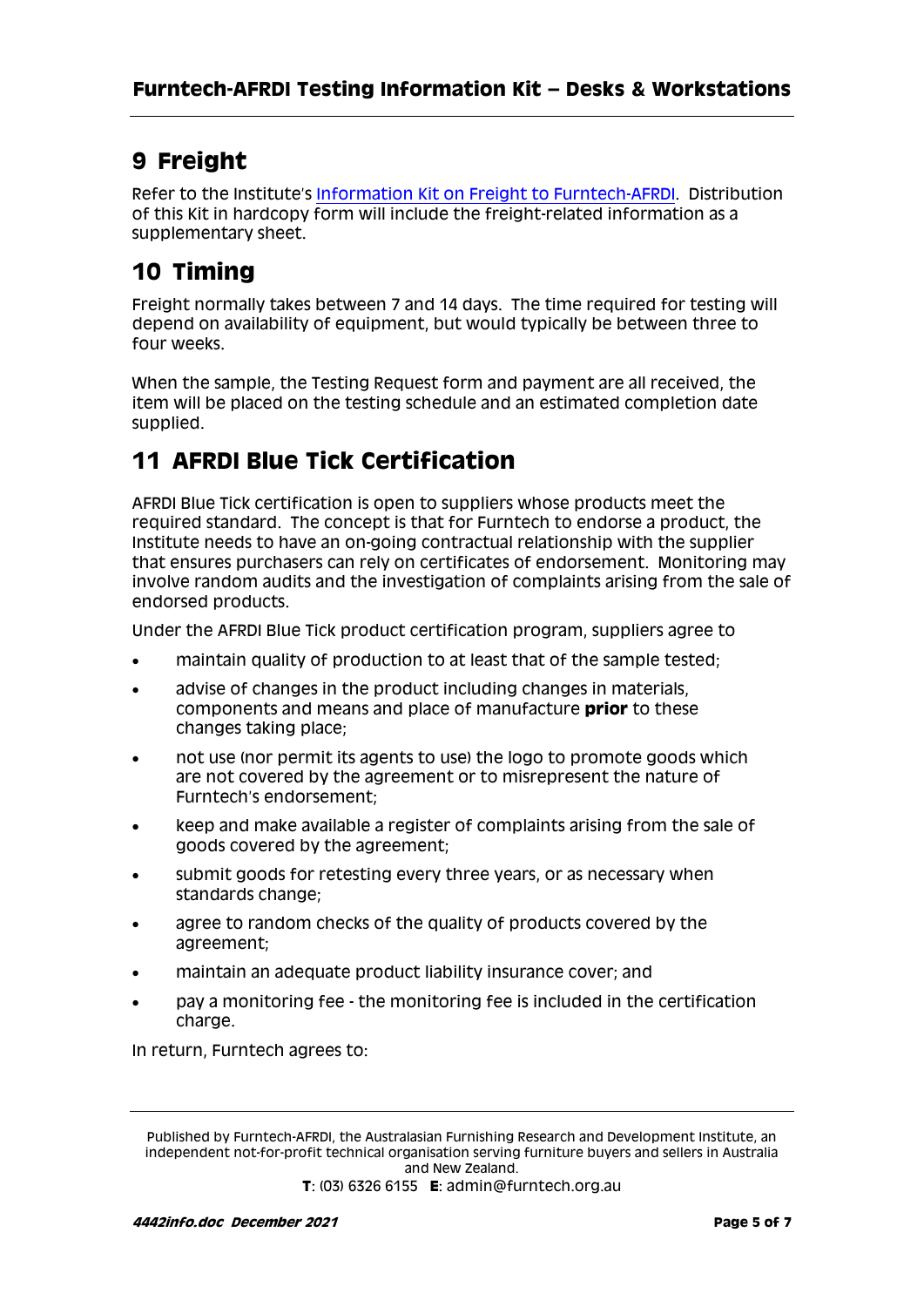- permit the use of the Furntech-AFRDI logo to promote goods covered by the agreement; and
- commend to specifiers and purchasers the goods covered by the agreement in lists on the Institute's website.

A copy of the agreement is available on request.

Furntech publishes lists of certified products on the very popular Furntech website, [www.funtech.org.au.](http://www.funtech.org.au/) The AFRDI Blue Tick certified desk list is available via this [link.](http://www.furntech.org.au/pdf/CommercialFurniture/OtherThanChairs/4442list.pdf)

Please contact us if you require further information on the AFRDI Blue Tick Product Certification Scheme.

### **12 What You Get**

Assuming that the product complies and that you are prepared to sign an AFRDI Blue Tick product certification agreement, at the end of the process Furntech will:

- issue a product certificate;
- enter into a product certification agreement with the supplier of the product or add the product to an existing product certification agreement; and
- add the product to the Furntech list of endorsed products under the AFRDI Blue Tick Product Certification Scheme.

If the supplier is not prepared to sign the AFRDI Blue Tick agreement then the product can not be endorsed by Furntech. In such instances only a test report(s) will be provided, and you will not be able to state that the product is AFRDI Blue Tick certified.

### **13 The Next Step**

If you wish to proceed with testing, please follow these steps:

- 1 send to us a brochure or other material, and an explanation of what parts of the range you want certified. This should enables us to prepare a quote for you;
- 2 if you accept the quotation, complete the Testing Request form for each range and return (email) it to Furntech. Also attach a copy to the test samples you will be sending to us;
- 3 mark the name of the company and the model name/number on each test sample and send the samples to our laboratory; and
- 4 arrange for payment of the quoted amount (we accept Visa and MasterCard). Please phone 03 63 266 155 or email [admin@furntech.org.au](mailto:admin@furntech.org.au) to request an invoice to facilitate payment.

Published by Furntech-AFRDI, the Australasian Furnishing Research and Development Institute, an independent not-for-profit technical organisation serving furniture buyers and sellers in Australia and New Zealand.